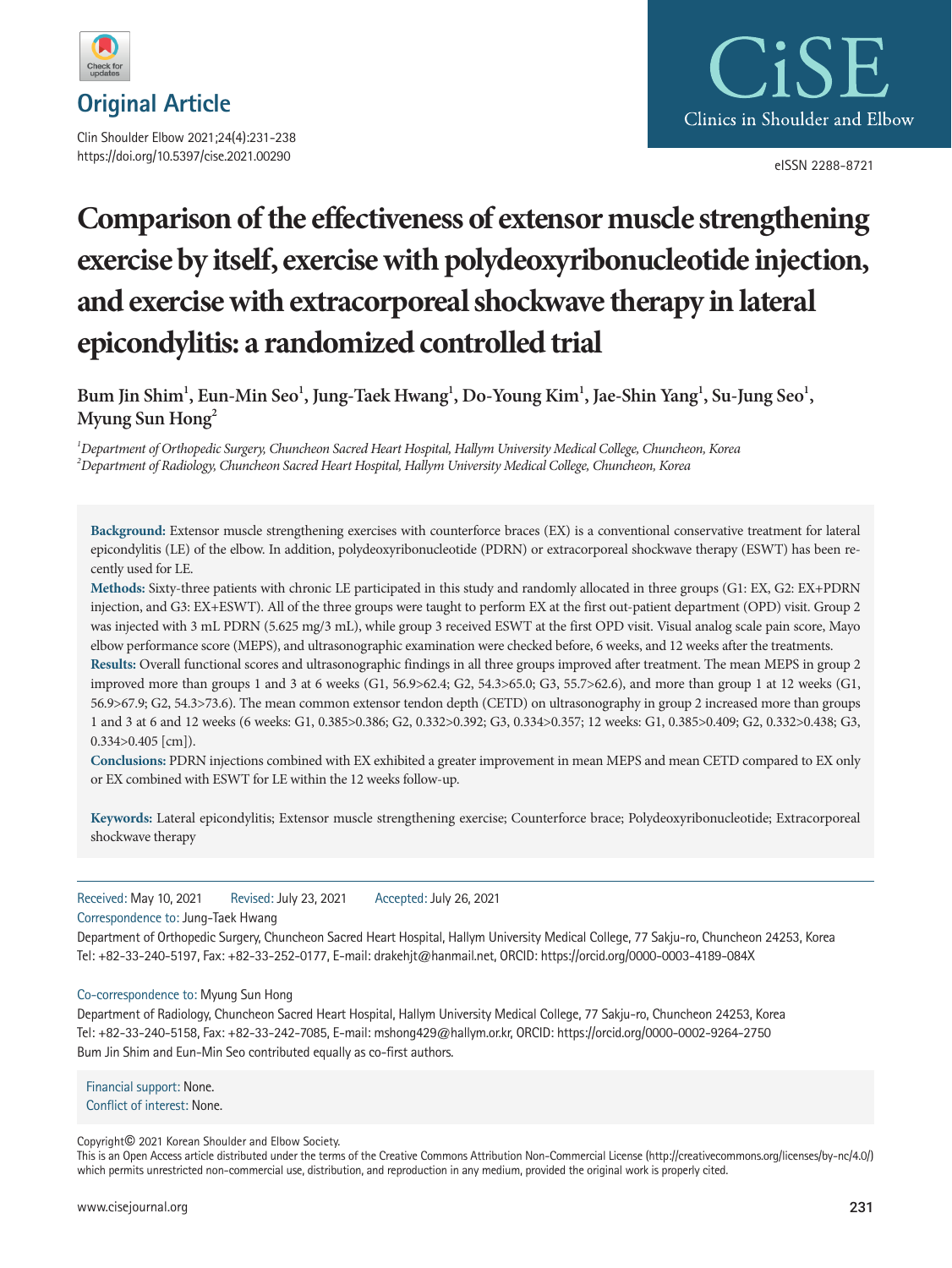## **INTRODUCTION**

Lateral epicondylitis (LE), also known as tennis elbow, is the most common cause of elbow pain in the adult population [\[1\]](#page-6-0). The incidence rate of LE is estimated to be four to seven per 1,000 patients per year. The majority of cases are believed to be caused by musculotendinous lesions of the common extensor tendon originating at or near the attachment to the lateral epicondyle, often as a result of overload injury and typically after minor and often unrecognized microtrauma [\[2](#page-6-1)]. The diagnosis is generally clinical, but in patients with persistent findings despite treatment or in patients who plan to undergo surgery, imaging may be necessary [\[1](#page-6-0)]. Therefore, ultrasonographic evaluation for injuries of the common extensor tendon, the cortex of the lateral epicondyle, or nearby soft tissues could be helpful [\[1](#page-6-0)[,2\]](#page-6-1).

The treatment of LE varies from "wait and see," nonsteroidal anti-inflammatory drugs, physical therapies, extensor muscle strengthening exercises with counterforce braces (EX), injection therapy including glucocorticoid, polydeoxyribonucleotide (PDRN) or platelet rich plasma (PRP), and extracorporeal shockwave therapy (ESWT), and uncommonly as a last option, surgery [[1](#page-6-0)[-4](#page-7-0)]. Recently, PDRN injections have also been used for LE. PDRN is a tissue regeneration activator that is composed of a mixture of nucleotides and activates adenosine A2A receptors, stimulating vascular endothelial growth factor (VEGF) and the activity of fibroblasts [\[4](#page-7-0)[-7\]](#page-7-1). ESWT, in orthopedic cases, is used to induce neovascularization at the junction of the tendon-bone, and to release growth factors. Subsequently, tissue repair is achieved through the improvement of the blood supply and increase in cell proliferation, leading to tissue regeneration of the tendon and bones [[8](#page-7-2)].

Although few in number, comparisons between treatment alternatives have been studied in the literature with conflicting results and no single intervention has been proven to be the most efficient. Therefore, the object of the present study is to compare the clinical and ultrasonographic results of three treatment options: EX only, EX with PDRN injections, and EX with ESWT.

## **METHODS**

We conducted this study in compliance with the principles of the Declaration of Helsinki. The study's protocol was reviewed and approved by the Institutional Review Board of the Chuncheon Sacred Heart Hospital (IRB no. 2013-35). All patients provided written informed consent to participate in this study.

This study was a randomized controlled trial of 69 patients who visited our out-patient department (OPD) and received a diagnosis of LE from May 2013 to April 2014. Sixty-nine patients with chronic LE were enrolled in this study and allocated in three groups (G1: EX only, G2: EX+PDRN injection, and G3: EX- +ESWT) under single-blind randomization. The randomization was performed by an independent nurse using a computerized random-sequence generator. Inclusion criteria were LE symptoms that persisted or increased for more than 3 months in which LE was defined as pain on the lateral side of the elbow and pain at the lateral epicondyle upon direct palpation and during resisted dorsiflexion of the wrist.

Exclusion criteria were ages younger than 20 years, history of ipsilateral elbow surgery, common extensor tendon tears more than 30% in depth, inflammatory diseases (e.g., rheumatoid arthritis, psoriatic arthritis), osteoarthritis with a limitation of range of motion (flexion contracture > 30° and further flexion < 100°), neurological deficits in the ipsilateral upper limb, and follow-ups less than 12 weeks. The practitioners who participated in the procedure were blinded to the patient's information. According to the above criteria, six patients were excluded and 21 patients remained in each of the three group [\(Fig. 1\)](#page-2-0). All of the three groups were taught to perform EX at the first visit in the OPD. Group 2 was injected with 3 mL PDRN (5.625 mg/3 mL), while group 3 received ESWT (pressure 1.5 bar, frequency 4.0 Hz, number 500; DolorClast Master; EMS, Nyon, Swiss) on the first visit in the OPD [\[1\]](#page-6-0). ESWT was performed by a 7 years-experienced orthopedic nurse after the initial ultrasonographic examination and marking of the lesion. From the first OPD visit, a nonsteroidal anti-inflammatory drug (100 mg of aceclofenac) was given orally with a drug protective of the gastric mucosa (60 mg of eupatilin) twice daily. Visual analog scale (VAS) pain score, Mayo elbow performance score (MEPS), and ultrasonographic examinations were checked before, 6 weeks, and 12 weeks after the treatments. VAS pain score was based on a scale from 0 to 10, where 0 indicated no pain and 10 represented severe pain.

The ultrasonographic evaluations were performed by a musculoskeletal radiologist with 19 years of experience who was blinded to the patient's information on the iU22 machine (Philips Healthcare, Bothell, WA, USA) using a 5- to 12-MHz linear probe at all clinical visits. The patients were examined in a sitting position with the elbow flexed to 90°, the forearm neutral, and the arm resting on a pillow on the patient's thighs. A linear probe was prepared with 70% alcohol and a thin layer of sterile ultrasonographic transmission gel (Sung Heung, Bucheon, Korea). The transducer was aligned with the long axis of the radius over the common extensor tendon origin. The common extensor tendon origin was examined with color Doppler ultrasonography in the longitudinal plane by moving the transducer from side to side,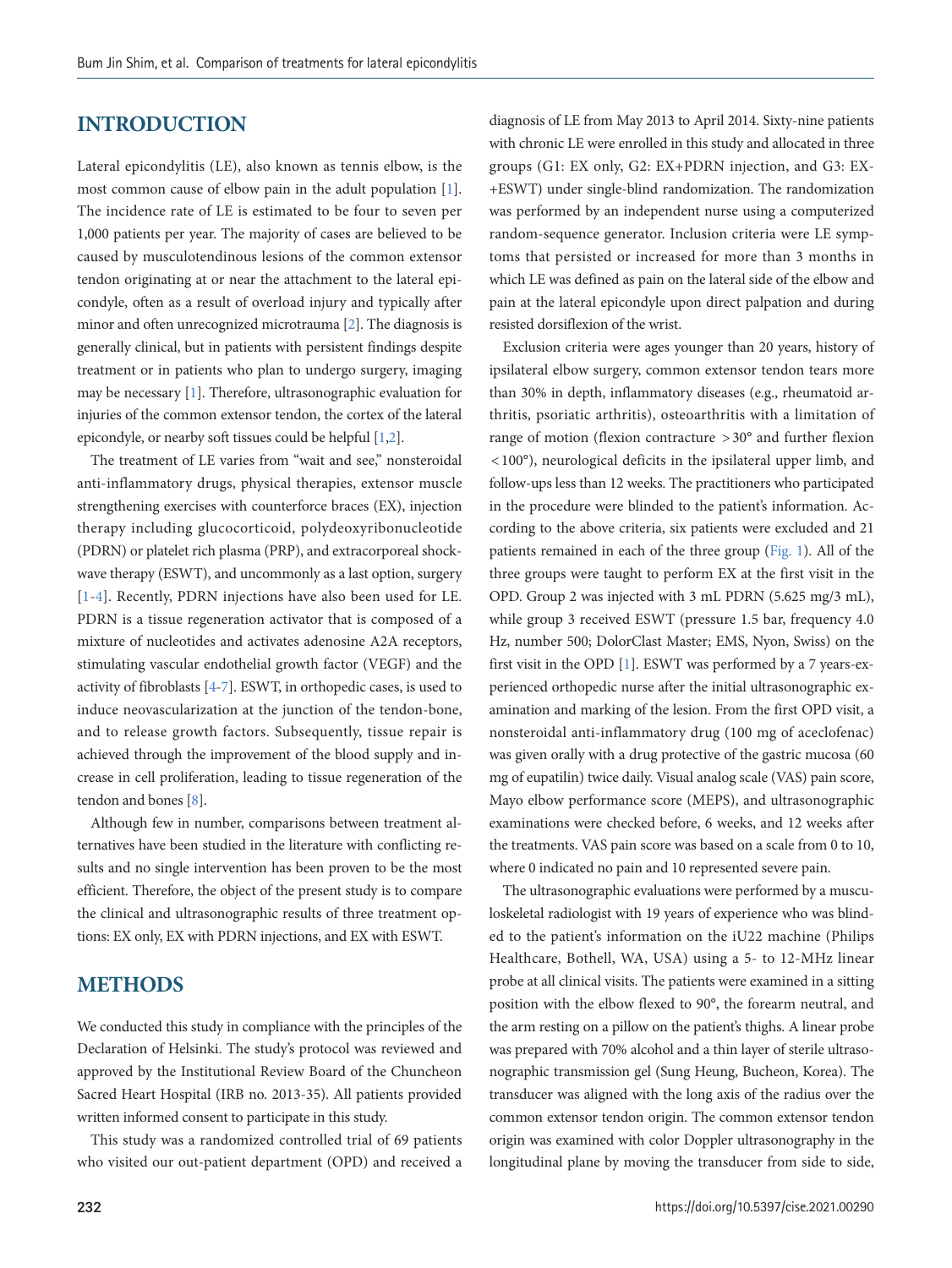<span id="page-2-0"></span>

**Fig. 1.** Flow diagram of this study. EX: extensor muscle strengthening exercises with counterforce braces, US: ultrasound, PDRN: polydeoxyribonucleotide, ESWT: extracorporeal shockwave therapy.

locating the part with the most Doppler activity. The color Doppler activity (CDA) was observed in an area limited proximally by the tip of the lateral epicondyle and distally by the humeroradial joint space [2]. The superficial border involved the most superficial fibers, while the deep border was the bone. The CDA in the present study was ranked in a scale from 0 to 4. The grading was estimated in a 0.5-cm longitudinal part of the tendon with maximal Doppler activity (grade 0, no activity; grade 1, single vessel in the region of interest [ROI]; grade 2, < 25%; grade 3, 25%–50%; grade 4, > 50% of the ROI [2]) [\(Fig. 2](#page-3-0)). Color velocity scale was set at 11.3 cm/sec. The common extensor tendon depth (CETD) was measured at an anatomic landmark at the bony surface of the lateral epicondyle, labelled the "plateau" [2]. This plateau is located at the capitellum between the insertion of the tendon and the humeroradial joint [2]. Common extensor tendon tear thickness (CETTT) was measured in a similar manner to the CETD [\(Fig. 3\)](#page-3-1).

The ultrasound-guided PDRN injections were performed by an orthopedic surgeon blinded from the patient's information using 5- to 13-MHz linear ultrasonography transducer (Logiq p6 pro; GE Healthcare, Chicago, IL, USA) in the same position using a 5-mL syringe with 21-G needle filled with the drug. The injection was performed with one skin portal, and the content was injected at the middle aspect, partial thickness tear site of the

common extensor tendon origin, or tendon sheath if there was too much resistance [4].

The strengthening exercise of the extensor muscle with a counterforce brace was taught in all three groups. The counterforce brace was applied on the patient's forearm 2 cm below the lateral epicondyle, and the patient's arm was positioned on the table with the elbow flexed to 30°. The exercise was initiated with all the ipsilateral fingers and the ipsilateral wrist fully extended, the position maintained, and isometric force applied for 10 seconds, followed by a 10-second rest with all the fingers slightly flexed and the wrist neutral. This was performed ten times for one set, and three sets were completed just after eating ([Fig. 4\)](#page-3-2) [\[9\]](#page-7-3).

A power analysis indicated that a sample size of 54 patients (18 per group) would provide a statistical power of 80% with a two-sided alpha level of 0.05 to detect a significant difference in the improvement of VAS pain score between the initial visit and 12 weeks after treatment, assuming an effect size of 0.85 (mean difference, 1.10; standard deviation [SD], 1.29]). This was based on the mean and SD of improvement of the VAS pain score between the initial visit and 12 weeks after treatment observed in a pilot study of 20 patients. Wilcoxon signed-rank test or paired t-test according to the normality of data were completed to evaluate the differences between the initial visit and 12 weeks after treatment. One-way analysis of variance, followed by Bonferroni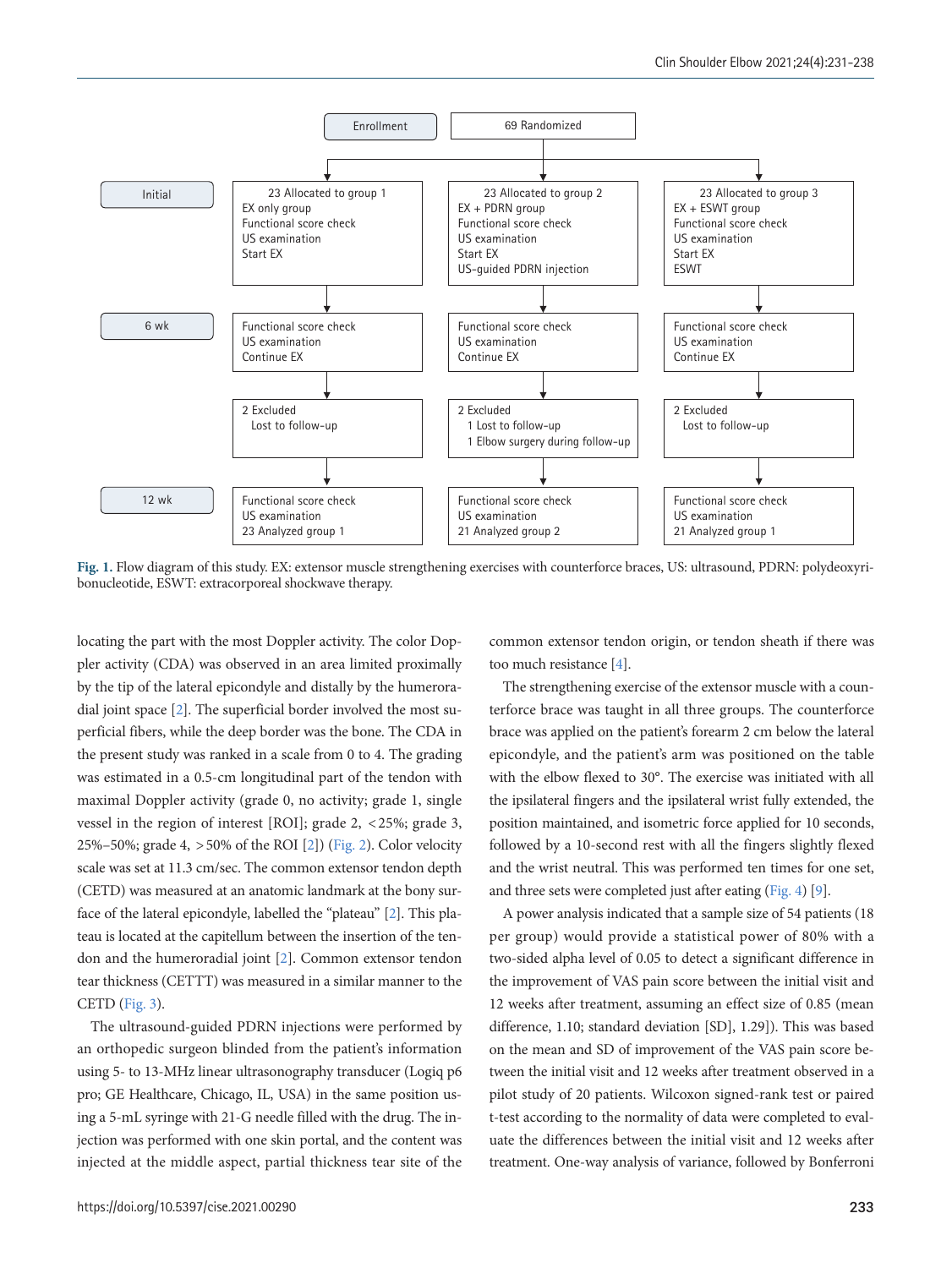<span id="page-3-0"></span>

**Fig. 2.** The grading of the color Doppler activity (CDA) on longitudinal ultrasonographic examinations of the common extensor tendon origin. The grading was performed in the region of interest (ROI) defined as a 0.5 cm longitudinal part of the tendon with maximum CDA. A horizontal green line measuring 0.5 cm marks the superficial border of the ROI, white dotted lines mark the proximal and distal borders, and the bone marks the deep border. Flow towards the transducer is depicted in red while flow away from the transducer is shown in blue. (A) G0, no activity. (B) G1, single vessel in the ROI. (C) G2, CDA in <25% of the ROI. (D) G3, CDA in 25%–50% of the ROI. (E) G4, CDA in >50% of the ROI. R: radial head, L: lateral epicondyle.

<span id="page-3-1"></span>

**Fig. 3.** The common extensor tendon depth (CETD) and the common extensor tendon tear thickness (CETTT) on longitudinal ultrasonographic examinations. (A) CETD. (B) CETTT. R: radial head, J: radiohumeral joint, D: dotted line indicates tendon depth, P: plateau, L: lateral epicondyle, CETO: common extensor tendon origin, T: CETTT.

<span id="page-3-2"></span>

**Fig. 4.** Strengthening exercise of the extensor muscle of the elbow. (A) All the fingers and wrist were fully extended, and isometric force was applied for 10 seconds. (B) A period of rest was followed for 10 seconds with all the fingers slightly flexed and the wrist neutral.

post hoc testing or Kruskal-Wallis analysis, followed by Mann-Whitney post hoc testing were used to analyze the values between the groups according to normality. The Mann-Whitney U-test or independent t-test was performed to compare the values between the two groups according to normality. Statistical analysis was performed using IBM SPSS ver. 22 (IBM Corp., Armonk, NY, USA). A p < 0.05 was considered statistically significant.

## **RESULTS**

There are no significant differences in the demographic data of the three groups ([Table 1\)](#page-4-0). The overall functional scores and ul-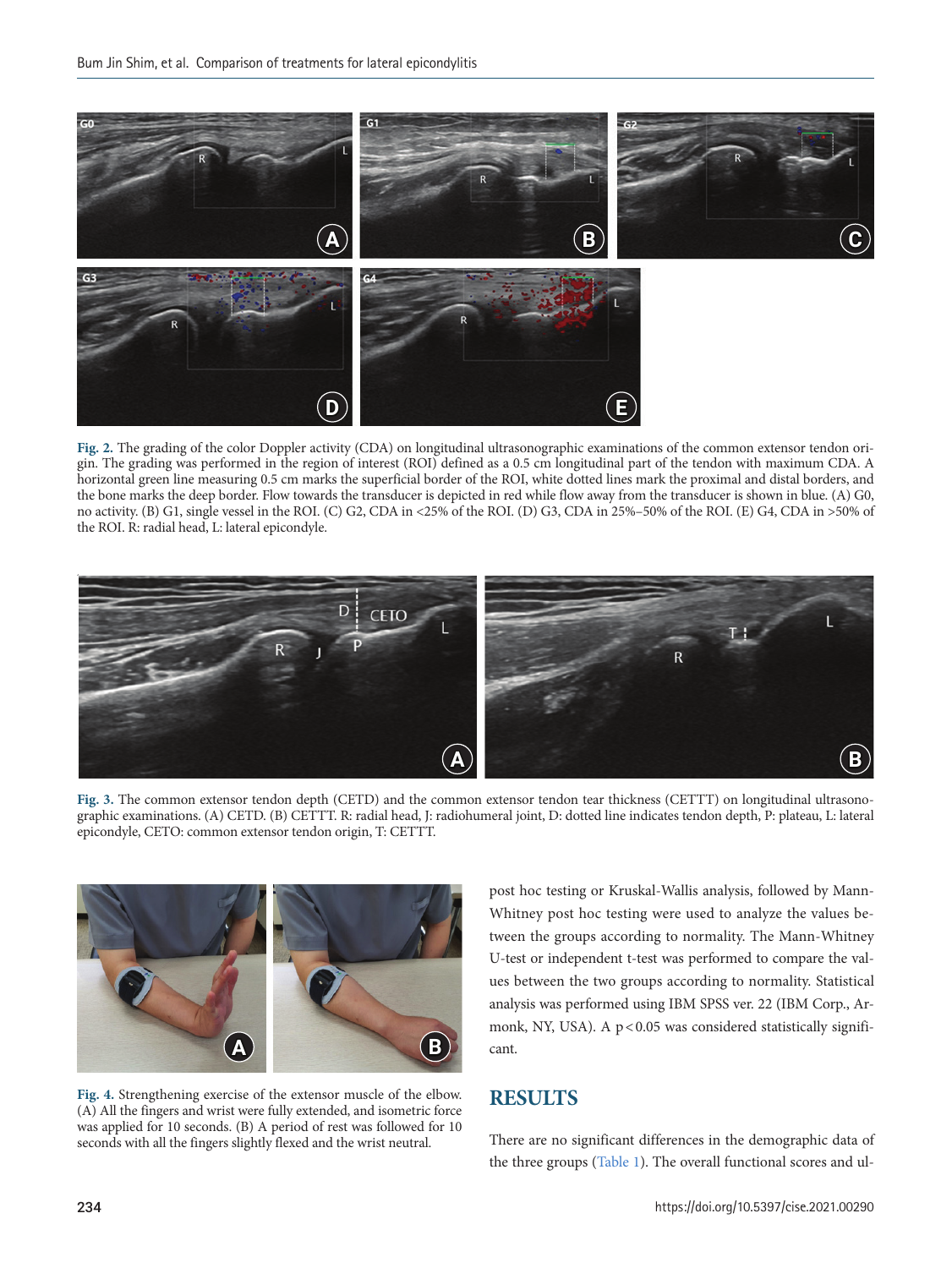| Variable                | Group I $(n=21)$             | Group II $(n=21)$             | Group III $(n=21)$            | p-value |
|-------------------------|------------------------------|-------------------------------|-------------------------------|---------|
| Age $(yr)$              | $52.3 \pm 10.2$ (25-71)      | $52.2 \pm 8.2$ (41-70)        | $48.7 \pm 7.1$ (34-64)        | 0.304   |
| Sex (male: female)      | 11:10                        | 13:8                          | 9:12                          | 0.472   |
| Dominant:nondominant    | 14:7                         | 16:5                          | 14:7                          | 0.743   |
| Symptom duration (wk)   | $53.9 \pm 129.2$ (12-600)    | $55.8 \pm 83.9$ (12-364)      | $52.6 \pm 70.9$ (12-260)      | 0.416   |
| No. of CS injections    | $1.0 \pm 1.2$ (0-4)          | $1.1 \pm 1.6(0-4)$            | $1.1 \pm 1.6(0-5)$            | 0.937   |
| VAS pain score $(0-10)$ | $6.3 \pm 1.8$ (3.0–9.0)      | $6.3 \pm 1.5$ (4.0-9.0)       | $6.6 \pm 1.5$ (4.0-9.0)       | 0.839   |
| $MEPS (0-100)$          | $56.9 \pm 12.1$ (30.0-75.0)  | $54.3 \pm 10.5 (30.0 - 70.0)$ | $55.7 \pm 11.5 (30.0 - 70.0)$ | 0.723   |
| $CETD$ (cm)             | $0.39 \pm 0.17(0.19 - 0.69)$ | $0.33 \pm 0.17$ (0.16-0.64)   | $0.33 \pm 0.11 (0.19 - 0.53)$ | 0.469   |
| $CDA$ (grade, $0-4$ )   | $1.9 \pm 0.7(1 - 4)$         | $1.6 \pm 0.8$ (1-4)           | $1.7 \pm 0.8$ (1-4)           | 0.336   |
| CETPTT (tear:no tear)   | 11:10                        | 11:10                         | 9:12                          | 0.779   |
| CETTT (cm)              | $0.03 \pm 0.04$ (0.00-0.14)  | $0.03 \pm 0.04$ (0.00-0.13)   | $0.02 \pm 0.04$ (0.00-0.15)   | 0.788   |

#### <span id="page-4-0"></span>**Table 1.** Demographic data (initial)

Values are presented as mean± standard deviation (range). One-way analysis of variance or Kruskal-Wallis analysis was used to analyze the values among the three groups,  $p < 0.05$ .

CS: corticosteroid, VAS: visual analog scale, MEPS: Mayo elbow performance score, CETD: common extensor tendon depth measured at the "plateau" which is located at the origin of common extensor tendon and the humeroradial joint, CDA: color Doppler activity, CETPTT: common extensor tendon partial thickness tear, CETTT: common extensor tendon tear thickness.

<span id="page-4-1"></span>**Table 2.** Overall functional and ultrasonographic outcome according to the three groups

| Variable              | Initial                        | $12$ wk                       | p-value      |
|-----------------------|--------------------------------|-------------------------------|--------------|
| Group 1               |                                |                               |              |
| VAS score $(0-10)$    | $6.3 \pm 1.8$ (3.0–9.0)        | $3.6 \pm 1.9$ (0.0-7.0)       | ${}_{0.001}$ |
| MEPS (0-100)          | $56.89 \pm 12.1 (30.0 - 75.0)$ | $67.9 \pm 12.7$ (45.0-90.0)   | 0.001        |
| $CETD$ (cm)           | $0.39 \pm 0.17$ (0.19-0.69)    | $0.41 \pm 0.15$ (0.23-0.71)   | 0.029        |
| CDA (grade, 0-4)      | $1.9 \pm 0.7(1 - 4)$           | $0.9 \pm 0.7$ (0-2)           | 0.001        |
| CETPTT (tear:no tear) | 11:10                          | 11:10                         | 1.000        |
| CETTT (cm)            | $0.03 \pm 0.04$ (0.00-0.14)    | $0.03 \pm 0.04$ (0.00-0.14)   | 0.005        |
| Group 2               |                                |                               |              |
| VAS score $(0-10)$    | $6.3 \pm 1.5$ (4.0-9.0)        | $2.3 \pm 2.0$ (0.0–6.0)       | < 0.001      |
| MEPS (0-100)          | $54.3 \pm 10.5 (30.0 - 70.0)$  | $73.6 \pm 7.9$ (55.0-90.0)    | < 0.001      |
| $CETD$ (cm)           | $0.33 \pm 0.17$ (0.16-0.64)    | $0.44 \pm 0.16$ (0.25-0.71)   | < 0.001      |
| CDA (grade, 0-4)      | $1.6 \pm 0.8$ (1-4)            | $0.57 \pm 0.60$ (0-2)         | 0.001        |
| CETPTT (tear:no tear) | 11:10                          | 9:12                          | 0.157        |
| CETTT (cm)            | $0.03 \pm 0.04$ (0.00-0.13)    | $0.01 \pm 0.02$ (0.00–0.06)   | 0.003        |
| Group 3               |                                |                               |              |
| VAS score $(0-10)$    | $6.6 \pm 1.5$ (4.0–9.0)        | $3.2 \pm 2.0$ (1.0–8.0)       | < 0.001      |
| $MEPS (0-100)$        | $55.7 \pm 11.5 (30.0 - 70.0)$  | $71.4 \pm 12.5 (30.0 - 90.0)$ | < 0.001      |
| $CETD$ (cm)           | $0.33 \pm 0.11 (0.19 - 0.53)$  | $0.41 \pm 0.10$ (0.25–0.55)   | < 0.001      |
| CDA (grade, 0-4)      | $1.7 \pm 0.8$ (1-4)            | $0.7 \pm 0.8$ (0-3)           | < 0.001      |
| CETPTT (tear:no tear) | 9:12                           | 7:14                          | 0.157        |
| CETTT (cm)            | $0.02 \pm 0.04$ (0.00-0.15)    | $0.02 \pm 0.03$ (0.00-0.09)   | 0.012        |

Values are presented as mean± standard deviation (range). The above analysis was performed using Wilcoxon signed-rank test or paired t-test according to the normality of data to evaluate the differences between initial and 12 weeks after treatment,  $p < 0.05$ .

VAS: visual analog scale score, MEPS: Mayo elbow performance score, CETD: common extensor tendon depth measured at the "plateau", CDA: color Doppler activity, CETPTT: common extensor tendon partial thickness tear, CETTT: common extensor tendon tear thickness.

trasonographic findings in all three groups except for the number of common extensor tendon partial tears improved after treatment ([Table 2](#page-4-1), [Fig. 5](#page-5-0)). There are significant differences in the improvement of mean MEPS and CETD at 6 and 12 weeks among the three groups (MEPS: 6 weeks,  $p = 0.039$ ; 12 weeks, p = 0.022; CETD: 6 weeks, p < 0.001; 12 weeks, p < 0.001). The mean MEPS in group 2 significantly improved more than groups 1 and 3 at 6 weeks (G1, 56.9 > 62.4; G2, 54.3 > 65.0; G3, 55.7 >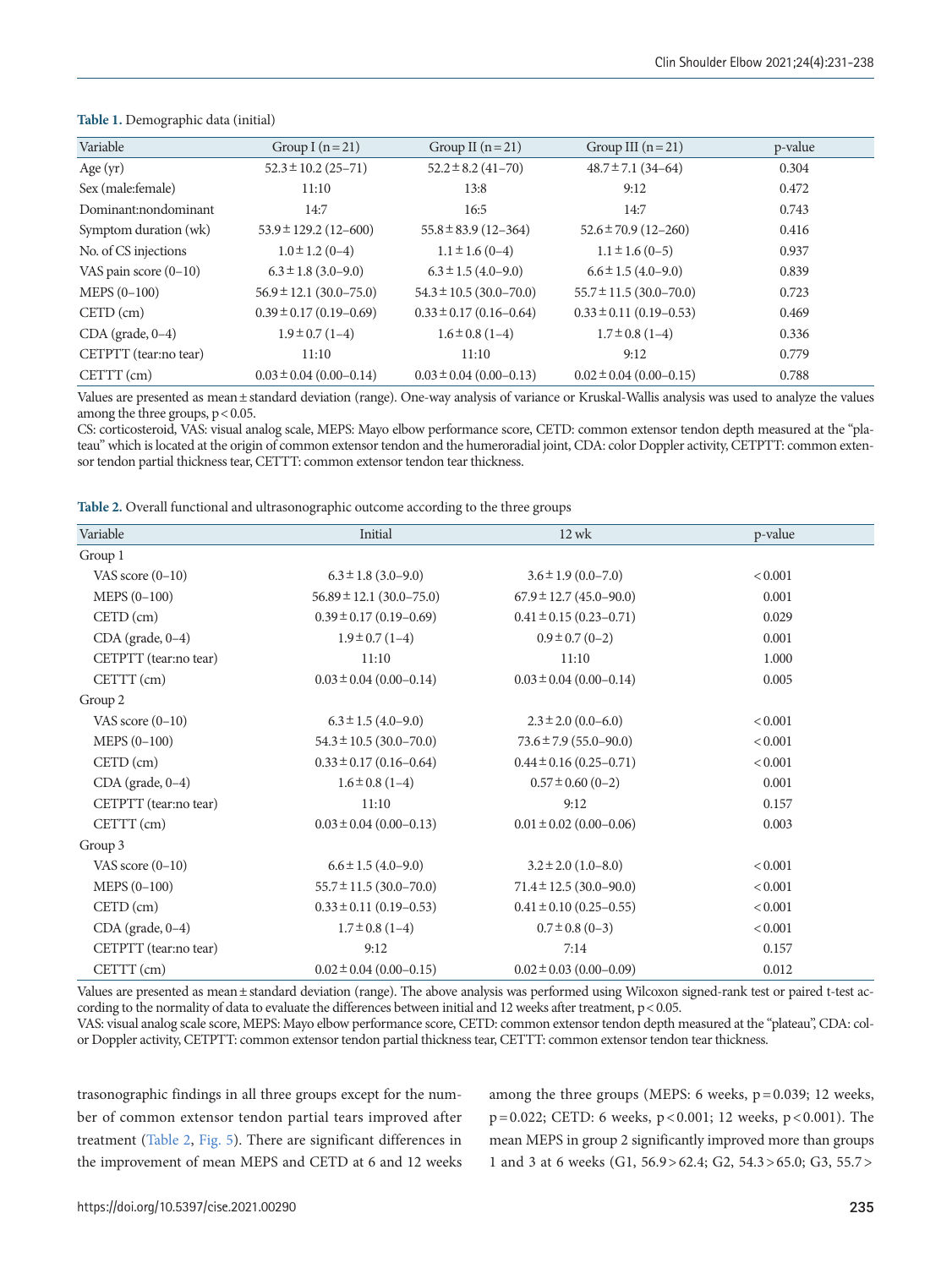<span id="page-5-0"></span>

**Fig. 5.** The ultrasonographic follow-up of the three groups. (A) Group 1 at initial. Color Doppler activity (CDA), grade 2; common extensor tendon depth (CETD), 4.3. (B) Group 1 at 12 weeks. CDA, grade 2; CETD, 4.4 mm. (C) Group 2 at initial. CDA, grade 2; CETD, 4.2 mm. White arrow indicates a suspicion of a partial thickness tear of the common extensor tendon. (D) Group 2 at 12 weeks. CDA, grade 1; CETD, 4.5 mm. (E) Group 3 at initial. CDA, grade 1; CETD, 3.8 mm. (F) Group 3 at 12 weeks. CDA, grade 0; CETD, 4.0 mm.

62.6; G1 vs. G2,  $p = 0.036$ ; G2 vs. G3,  $p = 0.039$ ), and more than group 1 at 12 weeks (G1, 56.9 > 67.9; G2, 54.3 > 73.6; G1 vs. G2,  $p = 0.018$ ). The mean CETD on ultrasonography in group 2 significantly increased more than groups 1 and 3 at 6 weeks (G1, 0.385 > 0.386; G2, 0.332 > 0.392; G3, 0.334 > 0.357; G1 vs. G2, p < 0.001; G2 vs. G3, p < 0.001) and those in groups 2 and 3 increased more than group 1 at 12 weeks (G1, 0.385 > 0.409; G2, 0.332 > 0.438; G3, 0.334 > 0.405 [cm]; G1 vs. G2, p < 0.001; G1 vs. G3,  $p = 0.031$ ) [\(Table 3\)](#page-6-2).

## **DISCUSSION**

Our results have shown that the mean VAS and MEPS of LE patients improved after EX only or combined with PDRN injections and ESWT. Ultrasonographic findings of LE patients including the mean CETD, CDA, and CETTT also improved after the treatments. Among the three groups, the mean MEPS in group 2 significantly improved more than groups 1 and 3 at 6 weeks, and more than group 1 at 12 weeks. The mean CETD on ultrasonography in group 2 significantly increased more than groups 1 and 3 at 6 weeks, and those in groups 2 and 3 increased more than group 1 at 12 weeks.

The treatment of LE is mainly conservative and encompasses physiotherapy, stretching or strengthening exercises, local injections (corticosteroid, PDRN, and PRP, etc.), and ESWT [1[-3\]](#page-7-4). Although physical treatment modalities have been mentioned to be effective in the early period of treatment, their long-term effects

quently used treatment option, but its anti-inflammatory nature is reported to have only short-term to intermediate-term efficacies for pain relief. Therefore, the repetitive use of corticosteroids in LE is discouraged due to its adverse effects after the long-term use of steroid injections including tissue atrophy, tendon weakness, or tearing [\[10\]](#page-7-5). PRP is blood plasma with an increased concentration of autologous platelets, which is now being used as a part of wound treatment, bone healing, and muscle or tendon damage. It could potentially enhance tendon healing and tissue regeneration by delivering various growth factors and cytokines, thereby affecting cell proliferation, chemotaxis, cell differentiation, and angiogenesis [2,[11](#page-7-6)[,12](#page-7-3)]. There remains some debate about the efficacy of PRP for LE [\[12\]](#page-7-3). Systemic reviews that evaluated the effectiveness and safety of ESWT for the treatment of LE exist with conflicting results [\[13-](#page-7-7)[16\]](#page-7-8). While the effects of ESWT in LE treatment have been found to be favorable in some studies [\[13](#page-7-7)[,14\]](#page-7-9), other studies have mentioned certain local side effects like erythema, pain, and small hematomas [\[15,](#page-7-10)[16\]](#page-7-8). PDRN is a tissue regeneration activator that is composed of a mixture of nucleotides and activates adenosine A2A receptors, stimulating VEGF and the activity of fibroblasts. PDRN has recently been used for the treatment of LE [\[5,](#page-7-11)[6](#page-7-12)].

are not definite [\[3\]](#page-7-4). Corticosteroid injections have been a fre-

In the present study, CDA decreased in all three group after treatment because the inflammatory reactions gradually decreased. EX could strengthen the extensor muscle and tendon and stimulate its regeneration. Therefore, CETD significantly in-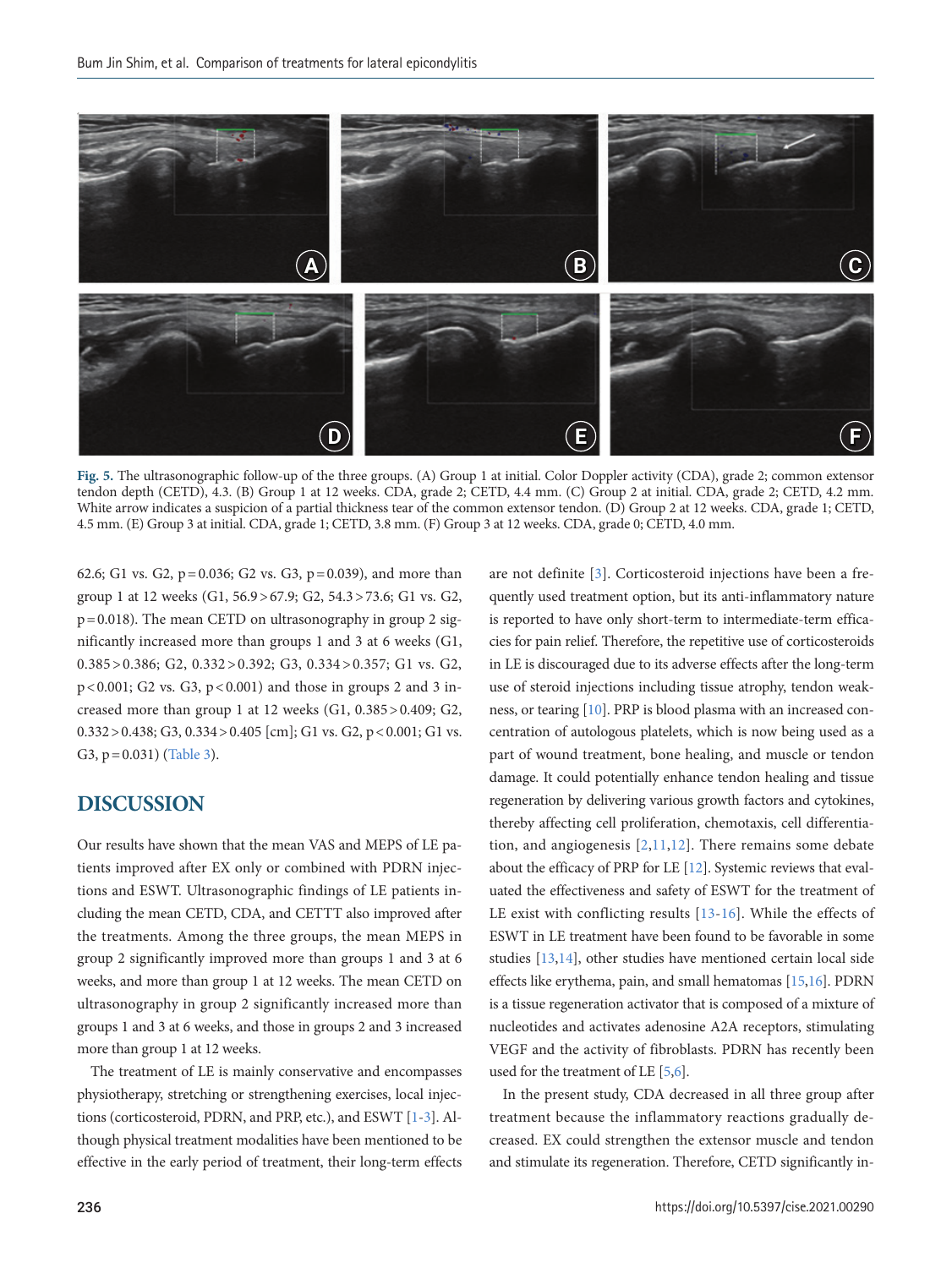| Group                                   | VAS score | <b>MEPS</b> | <b>CETD</b>    | <b>CDA</b> | <b>CETPTT</b> | <b>CETTT</b> |
|-----------------------------------------|-----------|-------------|----------------|------------|---------------|--------------|
| 6 wk                                    |           |             |                |            |               |              |
| $G1$ vs. $G2$                           | 0.835     | 0.036       | ${}_{0.001}$   | 0.893      | 0.152         | 0.054        |
| $G1$ vs. $G3$                           | 0.561     | 0.429       | 0.282          | 0.051      | 0.152         | 0.531        |
| $G2$ vs. $G3$                           | 0.768     | 0.039       | ${}_{0.001}$   | 0.048      | 1.000         | 0.721        |
| One-way ANOVA or Kruskal-Wallis testing | 0.855     | 0.049       | ${}_{0.001}$   | 0.080      | 0.350         | 0.289        |
| $12$ wk                                 |           |             |                |            |               |              |
| $G1$ vs. $G2$                           | 0.044     | 0.018       | ${}_{< 0.001}$ | 0.864      | 0.152         | 0.192        |
| $G1$ vs. $G3$                           | 0.251     | 0.328       | 0.031          | 0.638      | 0.152         | 1.000        |
| $G2$ vs. $G3$                           | 0.452     | 0.683       | 0.168          | 0.815      | 1.000         | 0.289        |
| One-way ANOVA or Kruskal-Wallis testing | 0.138     | 0.022       | < 0.001        | 0.906      | 0.350         | 0.383        |

<span id="page-6-2"></span>**Table 3.** Comparison of functional and ultrasonographic outcome among the three groups

One-way analysis of variance (ANOVA), followed by Bonferroni post hoc testing or Kruskal-Wallis analysis, followed by Mann-Whitney post hoc testing was used to analyze the values between the groups according to normality,  $p < 0.05$ .

VAS: visual analog scale, MEPS: Mayo elbow performance score, CETD: common extensor tendon depth measured at the "plateau", CDA: color doppler activity, CETPTT: common extensor tendon partial thickness tear, CETTT: common extensor tendon tear thickness.

creased in all three groups after treatment. The effect of EX combined with PDRN injections or ESWT could increase compared to that of EX only. Compared to EX only or EX combined with ESWT, EX combined with PDRN exhibited a greater improvement in mean MEPS and CETD within the 12 weeks follow-up. The increase in the mean MEPS and CETD could be closely related to the aspect of tendon regeneration. The decrease in the mean CETTT in all three groups after treatment is also related with the tendon regeneration process. Although there is no significant difference among the three groups, two partial thickness tears of the common extensor tendon each in groups 2 and 3 were healed after the treatments.

EX is a conventional conservative treatment with a long history for LE. A combination therapy of several conservative treatments of LE could be more effective than a single therapy. There have been several attempts for combination therapy [[17](#page-7-13)[,18](#page-7-14)]. A single blinded randomized controlled trial reported that there were no significant differences amongst the physiotherapy, prolotherapy, and combined groups in the patient-related tennis elbow evaluation [\[17\]](#page-7-15). Another randomized controlled trial about braces versus physical therapy or a combination of both indicated that brace treatment may be useful as an initial therapy, and that combination therapy has no additional advantages compared to physical therapy, but is superior to braces only for the short term [\[18\]](#page-7-9). There are only a few studies about combination therapy, and further studies are necessary.

The present study has some limitations. First, there is no untreated control group, but this study is a randomized controlled trial about combination therapy. Combination therapy could be compared to single EX therapy. Second, the follow-up period is short-term. Since the follow-up is 12 weeks, this study cannot provide long-term results, but the functional and ultrasonographic parameters in this study could provide a definite comparison among the treated groups. Third, this study is single-blinded. Due to the nature of this study using injections and ESWT, this study was designed as a single-blinded randomized controlled trial. Fourth, the sample number is small, but the study satisfied a power analysis. Further considerations are necessary in the aspect of clinical significance. PDRN injections combined with EX exhibited a greater improvement in mean MEPS and mean CETD compared to EX only or EX combined with ESWT for LE within the 12 weeks follow-up.

## **ACKNOWLEDGMENTS**

The authors wish to thank the orthopedic nurses, Yun-Il Choe, Byeong-Yi Choi, and Ye-Rin Yoon for checking the visual analog scale score and Mayo elbow performance score and helping with the ultrasonographic examinations.

## **ORCID**

<span id="page-6-0"></span>

Bum Jin Shim https://orcid.org/0000-0002-3751-2304 Eun-Min Seo https://orcid.org/0000-0001-7964-9694 Jung-Taek Hwang https://orcid.org/0000-0003-4189-084X Do-Young Kim https://orcid.org/0000-0003-3735-1640 Jae-Shin Yang https://orcid.org/0000-0002-4142-709X Su-Jung Seo https://orcid.org/0000-0003-1667-9102 Myung Sun Hong https://orcid.org/0000-0002-9264-2750

## <span id="page-6-1"></span>**REFERENCES**

1. Gündüz R, Malas FÜ, Borman [P, Kocao](https://doi.org/10.1007/s10067-012-1939-y)ğlu S, Özçakar L. Physical therapy, corticosteroid injection, and extracorporeal shock